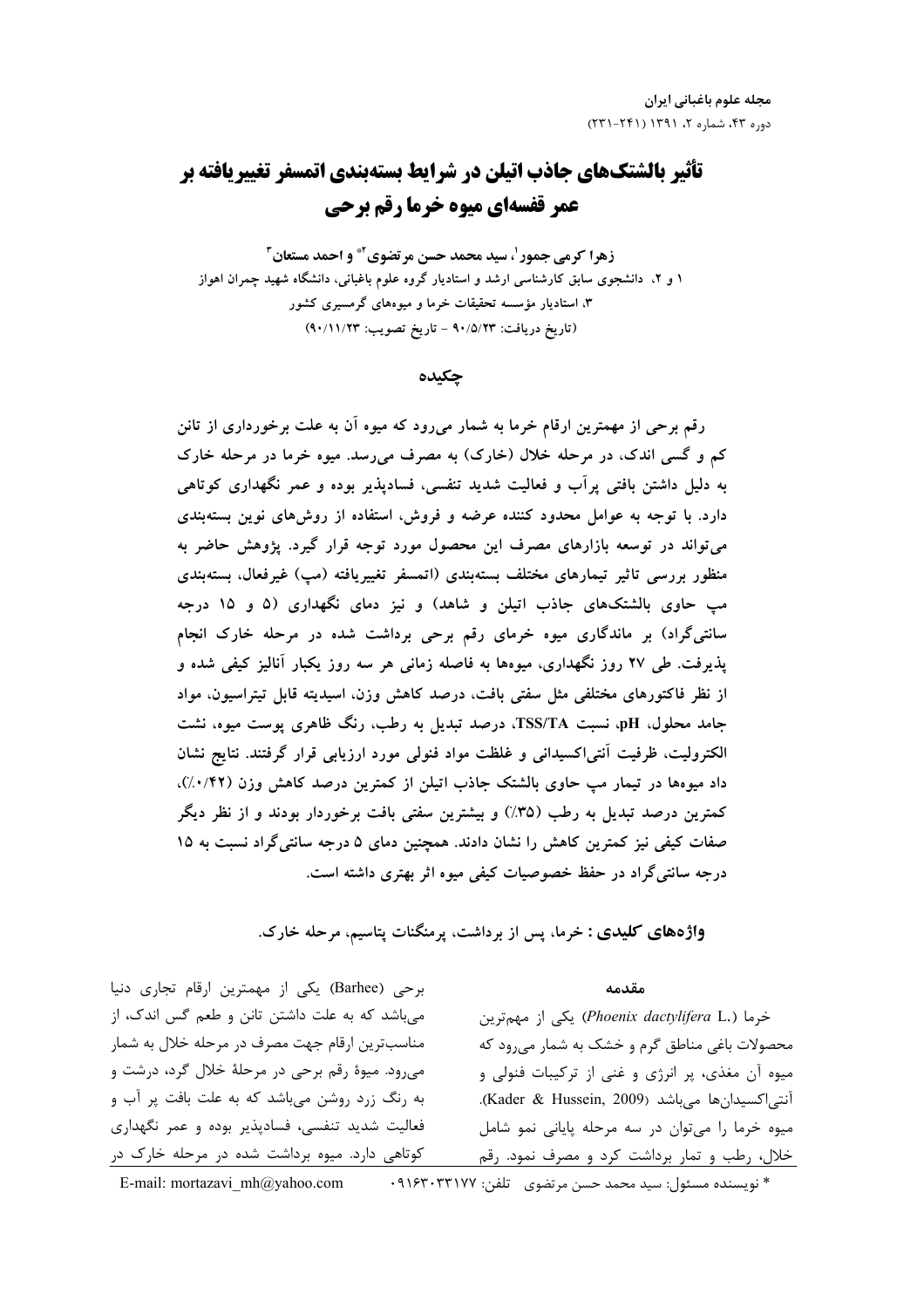بر اساس برخی گزارشها، میوه خرما فرازگرا بوده و در زمان تبدیل میوه خارک به رطب، مکانیسم تولید خود به خودی اتیلن در میوه تسریع شده و تا زمان Serrano, et al., ) رسیدگی کامل میوه ادامه پیدا می کند 2001). از این رو اگر سطح اتیلن میوه خرما در مرحله خارک کاهش یابد امکان کند کردن بلوغ میوه و کاهش فساد آن وجود دارد. در زمینه استفاده از بالشتکهای جاذب اتیلن در بستهبندی مپ برای نگهداری میوه خرما در مرحله خارک (خلال) تاکنون گزارشی مشاهده نشده است اما Farag (1998) گزارش کرده است که تیمار میوه خلال خرمای زغلول با پرمنگنات پتاسیم ۰/۱درصد، منجر به كاهش نشت الكتروليت و نرم شدن بافت ميوه شد. کنترل موفق تنفس محصول و تولید اتیلن به مقدار زیادی وابسته به دما میباشند. نوسان دما می تواند با اثرگذاری بر شدت تنفس منجر به ایجاد شرایط بی هوازی و تخمیر محصول درون بسته شود. از این رو، مدیریت دمای نگهداری اهمیت زیادی در افزایش عمر انبارمانی محصولات باغی دارد (Kader, 1986). در پژوهش حاضر، تأثیر کاربرد بالشتکهای جاذب اتیلن در بستهبندی مب، بر عمر قفسهای و خصوصیات کیفی میوه خرما رقم برحی (برداشت شده در مرحله خارک) در دماهای مختلف مورد بررسی قرار گرفت.

### مواد و روش ها

این پژوهش در تابستان سال ۸۹ در آزمایشگاه فیزیولوژی گروه علوم باغبانی دانشگاه شهید چمران اهواز و كارگاه الگويي بستهبندي خرما (واقع در مؤسسه تحقیقات خرما و میوههای گرمسیری کشور) انجام گردید. بدین منظور میوههای خرما رقم برحی در مرحله خارک از نخلستانی تجاری واقع در شهرستان آبادان تهیه شد. نخل ها ۱۵ ساله و فاصله کاشت آنها ۶×۶ متر بود. میوههای برداشت شده بلافاصله به آزمایشگاه منتقل گردید. میوههای آسیب دیده، چروکیده و با هرگونه لکه رطب حذف شده و میوههای با اندازه یکنواخت و ظاهری سالم پس از تمیز کردن جهت اعمال تیمارهای بستەبندى مپ غير فعال، مپ حاوى بالشتک جاذب اتیلن و شاهد (بدون بستهبندی) به سه گروه تقسیم شدند و برای هر گروه یکی از تیمارهای بستهبندی

شرایط طبیعی حداکثر چند روز تازگی خود را حفظ نموده و به تدریج چروکیدگی و لکههای رطب با کیفیت Mortazavi et al., ) بایین بر روی میوه ظاهر می شوند 2007). یکی از تکنیکهای بسیار مفید برای توسعه عمر پس از برداشت میوهها و سبزیها، بستهبندی در شرایط اتمسفر تغييريافته (MAP) است. تكنولوژي مَپ شامل استفاده از یک پوشش پلی مری جهت بستهبندی محصول است که به روشهای مختلفی اتمسفر اطراف محصول و درون بستهبندی را تغییر میدهد ( Church, 1994). بستهبندی مپ می تواند عمر پس از برداشت محصولات را با كاهش سرعت تنفس و توليد اتيلن، كاهش فعاليت متابوليكي، به تأخير انداختن قهوهاي شدن آنزیمی و حفظ ویژگیهای ظاهری افزایش دهد (Saxena et al., 2008). به طور کلی بستهبندی مپ را می توان به دو شکل فعال (Active) و غیر فعال (Passive) اعمال نمود. در بستهبندی مپ غیر فعال، ترکیب گازی درون بسته متأثر از فعالیتهای متابولیسمی و تنفس میوه تغییر میکند، در حالیکه در بستهبندی مپ فعال عوامل دیگری مانند تزریق ترکیب گازی مشخص یا قرار دادن جاذبهای گازی خاص بر ترکیب گازی درون بسته مؤثر هستند. از جمله انواع مپ فعال، می توان به استفاده از بالشتکهای جاذب اتیلن اشاره نمود که با جذب و تجزیه اتیلن بر فرآیند رسیدن میوهها و گسترش پوسیدگی آنها تأثیر میگذارند (Brody et al., 2008). بالشتكهاي جاذب اتيلن غالباً از آغشتهسازی مواد بی اثر با سطح زیاد مثل پرلیت، اکسید آلومینیوم یا کربن فعال با پرمنگنات پتاسیم ساخته میشوند. بستهبندی مپ خصوصاً وقتی با حذف اتیلن از بستهها همراه باشد مى تواند عمر قفسهاى ميوهها را افزایش دهد. بستهبندی میوه ساپوتا در مراحل مختلف بلوغ در کیسههای پلی|تیلنی حاوی جاذب اتیلن، موجب به تاخیر انداختن رسیدگی و کاهش تولید اتیلن شد در آزمایشی که (<sup>w</sup>angdup et al., 2011). توسط (2007) Chaves et al., (2007) انجام گرفت استفاده از پرمنگنات پتاسيم موجب به تأخير انداختن بلوغ ميوه Sugar apple ، افزايش مقدار مواد جامد محلول و پهاش عصاره ميوه و كاهش اسيديته قابل تيتراسيون در زمان مصرف شد.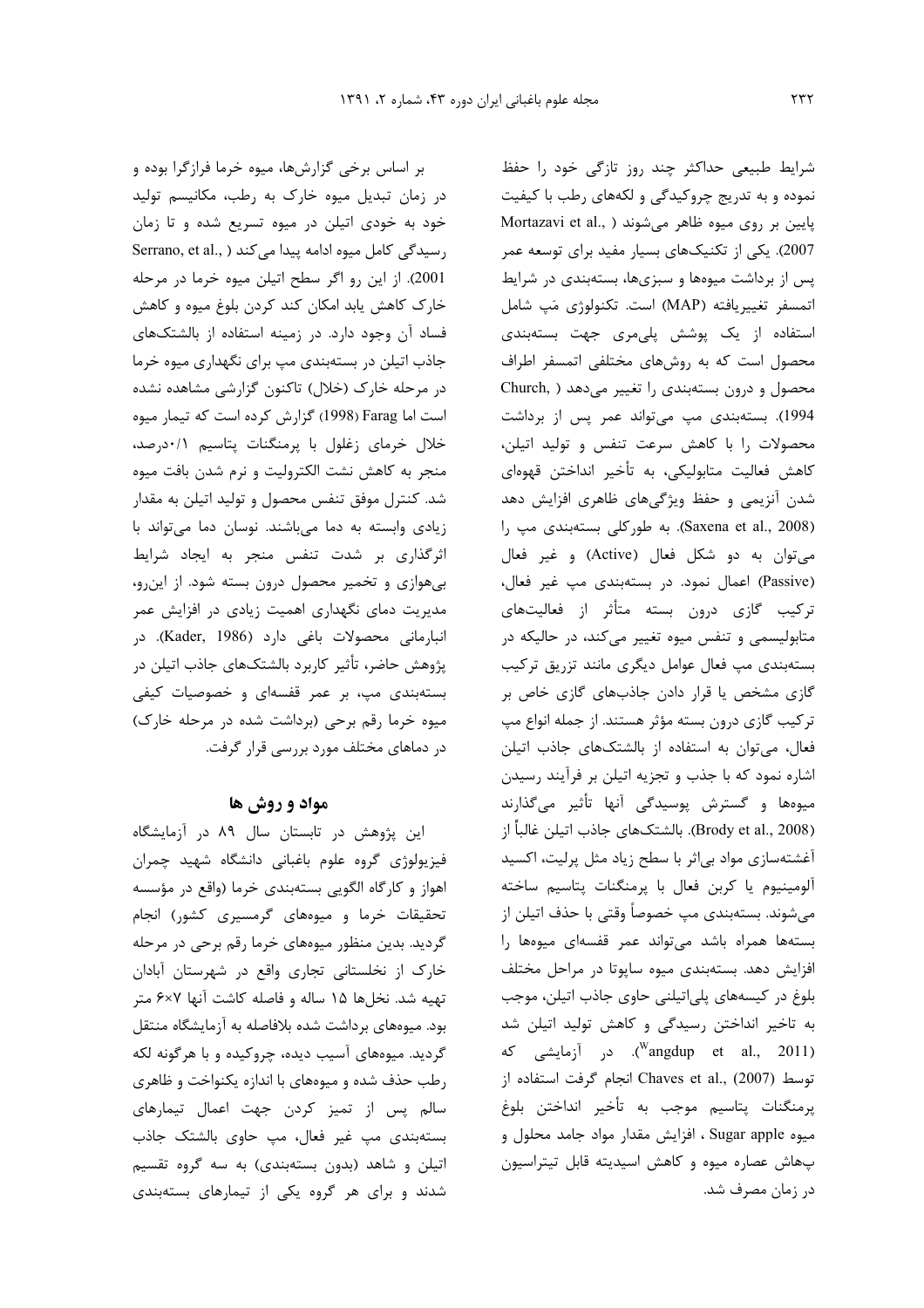اعمال گردید. هر ۲۰ عدد میوه یکسان درون کیسههایی از جنس PVC-PE قرار گرفته و در تیمار بستهبندی مپ حاوی بالشتک جاذب اتیلن، بالشتک از قبل تهیه شده یرمنگنات پتاسیم به بسته اضافه شد. بستهبندی نمونهها توسط دستگاه Tecnovac مدل T520 انجام گرفت و به منظور ايجاد شرايط اتمسفر تغيير يافته، كاز با تركيب هوای طبیعی فیلتر شده (جهت حذف آلودگیهای میکروبی) به درون کیسهها تزریق شد و سپس کیسهها دوخت گردید. میوههای بستهبندی شده و شاهد به دو گروه تقسیم و به منظور اعمال تیمار دمای نگهداری، در دماهای ۵ و ۱۵ درجه سانتی گراد قرار داده شدند. جهت بررسی تغییرات فیزیکی و شیمیایی میوهها طی دوره ۲۷ روزه انبارمانی، میوهها هر سه روز یکبار از نظر فاکتورهای مختلفی مثل سفتی بافت، درصد کاهش وزن، pH عصاره ميوه، اسيديته قابل تيتراسيون (TA)، مواد جامد محلول (TSS) ، درصد رطب، رنگ ظاهری يوست ميوه، نشت الكتروليت، ظرفيت آنتي|كسيداني و غلظت مواد فنولی ارزیابی و مقایسه شدند. برای اندازهگیری تغییرات وزن از ترازوی دیجیتال حساس استفاده شد. اسيديته قابل تيتر بوسيله تيتراسيون عصاره میوه خرما با محلول سود ۰/۰۱ نرمال تا رسیدن به بهاش ٨/١ محاسبه كرديد. سفتى بافت ميوه توسط دستگاه سفتى سنج Lutrun وبراساس واحد نيوتن، پهاش عصاره ميوه توسط دستگاه pH متر ديجيتالي EYELA مدل PHM-2000 و مواد جامد محلول با استفاده از رفراکتومتر دیجیتالی ATAGO مدل A.PAL-1 تعیین گردید. برای اندازهگیری میزان نشت الكتروليت بافت ميوه از روش (1992) Zhao با كمي تغيير استفاده شد.

بدین منظور ۱۵ دیسک تهیه شده از میوههای هر واحد آزمایشی پس از ۲ تا ۳ بار شستشو، در ظرف شیشهای حاوی ۵۰ میلی لیتر آب دو بار تقطیر غوطهور و درب شیشهها با فویل پوشانده شد. پس از مدت ۵ دقیقه با استفاده از دستگاه EC متر اندازهگیری شد. بعد  $EC_0$ از قرار دادن نمونهها به مدت ٢۴ ساعت در دمای محیط، و سیس قرار دادن آنها به مدت ۲ ساعت در آون با  $EC_1$ دمای ۹۰ درجه سانتی گراد،  $EC_2$  آنها قرائت شد. از

مقادیر EC برای محاسبه میزان نشت الکترولیت استفاده گر دید.

 $= (EC_1-EC_0)/(EC_2-EC_0)$ درصد نشت الكتروليت

به منظور اندازهگیری ظرفیت آنتی|کسیدانی و غلظت مواد فنولی بافت، یک گرم از نمونه همگن با ١٠ میلی لیتر متانول ۸۰ درصد عصارهگیری و عصاره حاصله به مدت ۲۰ دقیقه با دور RPM ۶۰۰۰ سانتریفوژ شد. روشناور حاصله تا زمان آنالیز در دمای ۲۰- درجه سانتیگراد قرار گرفت. ظرفیت آنتی|کسیدانی میوهها بر اساس روش FRAP اندازهگیری شد. بدین منظور ۷۵ میکرولیتر از روشناور را با ۲/۲۵ میلیلیتر ماده واکنشگر (بافر استات + محلول TPTZ<sup>+</sup> + محلول FeCl<sub>3</sub> + آب مقطر) ترکیب و سیس ۲۲۵ میکرولیتر آب مقطر به آن اضافه شد. نمونه بدست آمده به مدت ۳۰ دقیقه در حمام آب گرم با دمای ۳۷ درجه سانتی گراد نگهداری و سپس میزان جذب اسپکتروفتومتری در طول موج ۵۹۳ نانومتر قرائت گرديد. سولفات آهن آبدار (FeSo4.7H2O) به عنوان استاندارد استفاده شد و ظرفیت آنتی اکسیدانی بر حسب Mol Fe $^{+2}/$ g FW گزارش گردید. محتوی ترکیبات فنولی بر اساس واکنش با معرف -Folin Ciocalteu اندازهگیری شد. بدین منظور ۱۰۰ میکرولیتر از روشناور را با ۷۵۰ میکرولیتر کربنات سدیم ۶ درصد (w/v) ترکیب و سپس ۷۵۰ میکرولیتر از واکنشگر فولين به آن اضافه گرديد. مخلوط حاصله به مدت ٩٠ دقیقه در تاریکی و دمای اتاق قرار گرفته و سپس میزان جذب آن در طول موج ۷۲۵ نانومتر قرائت گرديد. غلظت مواد فنولی بر اساس غلظت اسید گالیک استاندارد و بر حسب mg/Kg FW گزارش شد. رنگ ظاهری میوهها بر اساس فواصل رنگی a ،L و b به دست آمد و پس از تبدیل به زاویه هیو و کروما گزارش گردید ( Yam and Papadakis, 2004). این پژوهش در قالب آزمایش فاکتوریل با طرح پایه کاملاً تصادفی در سه تکرار طراحی و انجام شد. تجزیه دادههای به دست آمده با استفاده از نرمافزار آماری MSTATC و مقایسه میانگین دادهها به روش آزمون LSD انجام گردید.

<sup>1.</sup> Ferric Reducing Ability of Plasma (Ferric-

reducing/antioxidant power [FRAP])

<sup>2. 2,4,6-</sup>tri $[2$ -pyridyl] -s-triazine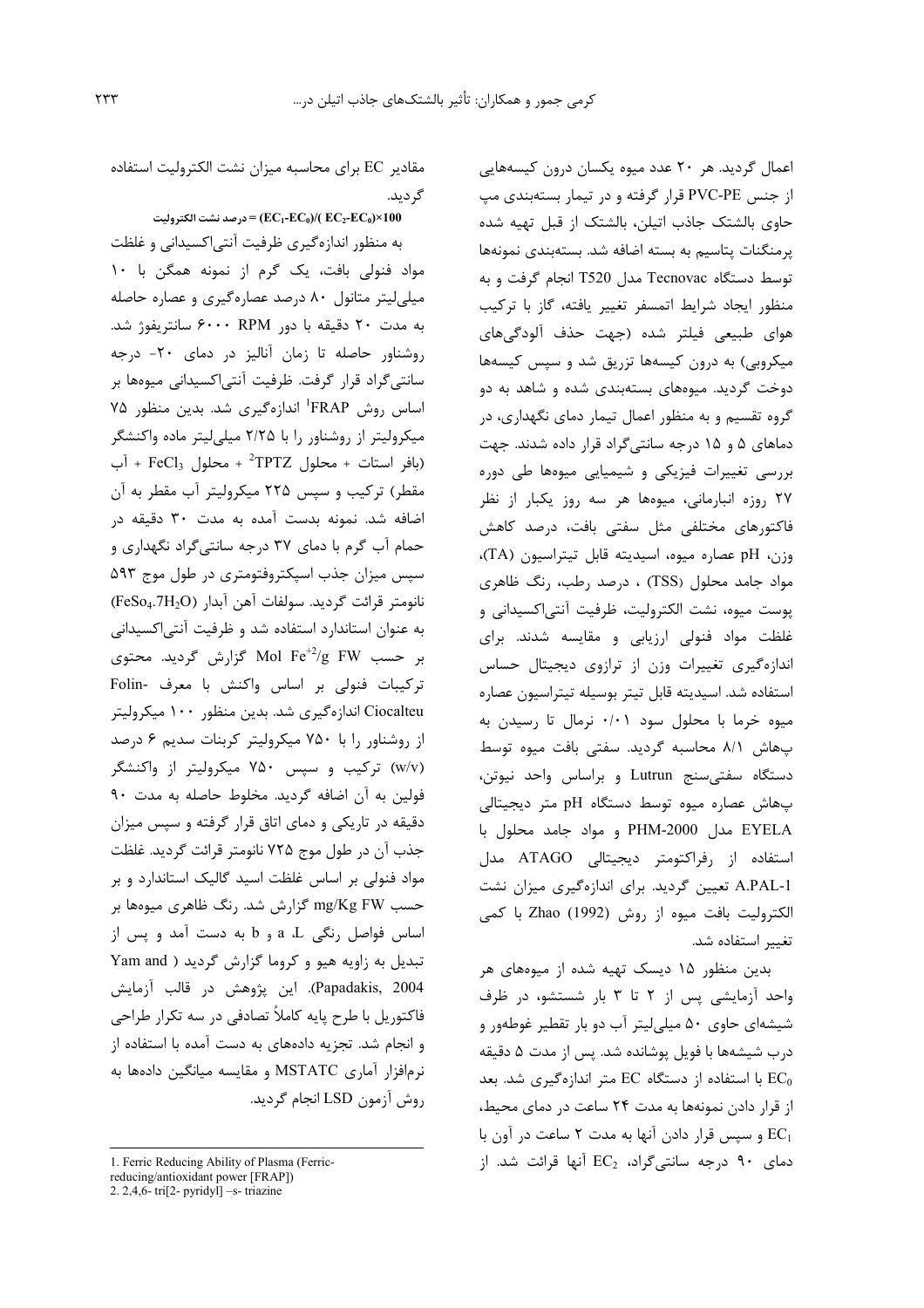#### نتايج

درصد رطب، مواد جامد محلول، غلظت مواد فنولی، زاویه هیو و کروما

نتایج این آزمایش نشان داد که اثر زمان نگهداری بر همه ویژگیهای کیفی مورد مطالعه در سطح احتمال ٠١٪ معنىدار بود. تغييرات ويژگىهاى كيفى درصد

كاهش وزن، درصد رطب، درصد مواد جامد محلول pH (TSS) عصاره ميوه، اسيديته قابل تيتراسيون (TA)، غلظت مواد فنولی، میزان درخشندگی (L\*)، زاویه هیو و کروما تحت تاثیر زمان انبارمانی در جدول ۱ نشان داده شده است.

| كروما                                                                                                                         | هيو                                                                                                    | $\mathbf{L}^{\star}$                                                                                     | مواد فنولى<br>(mg/kgFW)                                   | پھاش                                                     | TA<br>$(\%)$                      | <b>TSS</b><br>$(\%)$                                                                                                                     | درصد<br>رطب                                               | كاهش<br>$(\lambda)$ وزن            | زمان<br>انبارماني |
|-------------------------------------------------------------------------------------------------------------------------------|--------------------------------------------------------------------------------------------------------|----------------------------------------------------------------------------------------------------------|-----------------------------------------------------------|----------------------------------------------------------|-----------------------------------|------------------------------------------------------------------------------------------------------------------------------------------|-----------------------------------------------------------|------------------------------------|-------------------|
| $a_{\Delta\lambda}$                                                                                                           | $\mathbf{a}_{\Lambda\Delta/\mathsf{V}\mathcal{F}}$                                                     | $\prescript{a}\mathsf{A}\mathsf{Y}/\mathsf{F}\mathsf{F}$                                                 | $^e\!\varphi\,$ ۹ • /۷                                    | $g_{\Delta/\mathfrak{q}}$                                | $a$ ./YY                          | $h_{\gamma\varphi/\varphi\gamma}$                                                                                                        | $\mathbf{i}$ .                                            | $h_{\star}$                        | روز •             |
| $\mathrm{^{a} \Delta V/\Lambda \mathit{F}}$                                                                                   | ${}^{ab}\lambda\Delta/\Delta\Upsilon$                                                                  | $^{\rm a}$ $\wedge$ $\wedge$ $\wedge$ $\cdot$                                                            | $d_{\Lambda\Upsilon\Upsilon/\Lambda}$                     | $g_{\varphi/\,\boldsymbol{\cdot}\, \boldsymbol{\gamma}}$ | $a$ ./ $\gamma$ ۴                 |                                                                                                                                          | $^h$ \ $\Delta/\Delta$ $\varphi$                          | $g \cdot 166$                      | روز ۳             |
| ${}^{ab}\Delta \mathrm{V}/\mathrm{Y}\mathrm{Y}$                                                                               | $\mathrm{a\hskip-1pt b\hskip-1pt c}_{\hskip1pt\lambda\hskip1pt\Delta/\hskip1pt\gamma\hskip1pt\varphi}$ | $b_{\Lambda\backslash\backslash\backslash\uparrow}$                                                      | $c_{97\text{A/F}}$                                        | $f_{\frac{\epsilon}{2}}$                                 | $\mathfrak{b}.$ /۶ $\mathfrak{h}$ | $\mathsf{g}_{\mathsf{Y}\mathsf{A}/\mathsf{A}}$                                                                                           | $g_{\gamma\gamma/\gamma\gamma}$                           | fg. / $\mathsf{V}\Lambda$          | روز ۶             |
| ${}^{\bf ab}\! \Delta \mathfrak{F}/\mathfrak{F} \mathfrak{F}$                                                                 | abcd $_{\Lambda\Delta/\Upsilon}$                                                                       | $\ensuremath{^c\mathsf{V}}\xspace\wedge\!\ensuremath{/\mathsf{F}}\xspace\ensuremath{\mathsf{Q}}\xspace$  | $b_{\mathcal{A}\mathcal{N}}$                              | $f_{\varphi/\Upsilon\Lambda}$                            | $\cdot$ /۶۳                       | $f\gamma\gamma\gamma\gamma$                                                                                                              | $f_{\uparrow\upgamma/\upgamma\uparrow}$                   | $^{\rm efg}$ \/ $\cdot$ $\uparrow$ | روز ۹             |
| abc $_{\Delta \mathcal{S}}$                                                                                                   | $\mathbf{a}^{\text{bcd}}$ $\mathbf{A}^{\text{F}/\text{Q}}$                                             | $d_{V}\gamma/\gamma$                                                                                     | $a_1 \cdot \eta$                                          | $e_{\mathcal{F}/\Delta}$ ۴                               | $^{\rm d}$ - $/\Delta\Delta$      | $^{\text{ef}}\!\!\gamma\!\cdot\!/\!\cdot\!\tau$                                                                                          | $\ ^e$                                                    | $\mathrm{def}_{1/\uparrow\varphi}$ | روز<br>$\gamma$   |
| abc $\alpha$ 1/00                                                                                                             | $^{\text{bede}}$ $\! \! \wedge \! \gamma/\! \wedge \! \varphi$                                         | $^{\text{de}}$ Y۴/۸۲                                                                                     | $\mathbf{c}_{\mathfrak{q}}$ . $\mathfrak{g}/\mathfrak{s}$ | $d_{\beta/\beta\Lambda}$                                 | $^e$ $\cdot$ /۴۷                  | $^{\text{de}}\!\tau\cdot$ /77                                                                                                            | $e_{\uparrow}/\uparrow$                                   | $^{\rm cde}$ \/ $\!\Delta\Delta$   | روز<br>۱۵         |
| $^{\mathrm{bc}}$ $\Delta\Delta/\Upsilon$                                                                                      | $^{cde}$ $\wedge$ $\uparrow$ $\uparrow$ $\uparrow$                                                     | $\ensuremath{^\mathrm{e}}\xspace\gamma\ensuremath{\mathsf{y}}\xspace/\tau\ensuremath{\mathsf{y}}\xspace$ | $\mathbf{d}_{\lambda\mathbf{1}\mathbf{1}/\Delta}$         | $c_{\beta/\Lambda}$ ۴                                    | $f$ ./۴۱                          | $\mathop{\rm cd}\nolimits_{\Upsilon\mathop{\rm \backslash}}\gamma\mathop{\rm \mathfrak{p}}\nolimits_{\mathop{\rm \mathcal{V}}\nolimits}$ | $d_{\Delta 1/\mathfrak{F}\mathrm{V}}$                     | bcd $\frac{1}{\gamma}$             | روز<br>۱۸         |
| $\mathop{\rm {}^\mathrm{c} \!}\nolimits_{\Delta \mathop{\rm {}^\circ \!}\nolimits/\mathop{\rm {}^\circ \!}\nolimits \Lambda}$ | $\mathrm{def}_{\lambda}\!\!\uparrow\!\!\uparrow\!\!\uparrow\!\!\uparrow$                               | $\Lambda\Lambda\backslash\mathsf{Y}^1$                                                                   | $e_{\xi}$ ۹۸/۶                                            | $^{\mathrm{bc}}\!\varphi_{/\mathrm{A}}\mathrm{q}$        | $g_{\bullet/\uparrow\varphi}$     | $^{\mathrm{bc}}$ $\!$                                                                                                                    | $\ensuremath{^c}\xspace_{\Delta\lambda/\Upsilon\Upsilon}$ | bc $1/\lambda$ ۶                   | روز<br>٢١         |
| $d_{\Delta 1/\cdot \epsilon}$                                                                                                 | $\mathrm{^{ef}}_\mathrm{\Lambda} \mathrm{\mathfrak{r}/\mathrm{1}\mathrm{V}}$                           | $\mathsf{g}_{\beta\Lambda/\Delta\Lambda}$                                                                | ${}^f\!\Delta\cdot\mathfrak{r}/\mathfrak{r}\Delta$        | $\mathbf{b}_{\mathsf{V}}$                                | $g \cdot \pi r$                   | ${}^{ab}\!\tau\tau/\!\cdot\tau$                                                                                                          | $^{\rm b}$ ۶۵/۵۶                                          | $b_{\gamma/\gamma}$                | روز<br>۲۴         |
| $d_{\Delta 1/1}y$                                                                                                             | $\mathbf{f}_{\Lambda\Upsilon/\Upsilon}$                                                                | $\mathsf{g}_{\mathfrak{F}\mathsf{A}/\mathsf{Y}}$ .                                                       |                                                           | $\mathbf{a}_{\mathsf{Y}/\mathsf{Y}}$                     | $^{\mathrm{h}}\cdot$ /۲۷          | ${}^{\bf a} \tau \tau/ \mathfrak{q} \tau$                                                                                                | $a_{\gamma\gamma\gamma\gamma\gamma}$                      | $a_{\Upsilon/\,\cdot\,}$           | روز<br>۲۷         |
|                                                                                                                               |                                                                                                        |                                                                                                          |                                                           |                                                          |                                   |                                                                                                                                          |                                                           |                                    |                   |

جدول ١- اثر زمان انبارمانی پر خصوصیات کیفی میوه خرما رقم پرچی

حروف غیر همسان در هر ستون بیانگر اختلاف آماری در سطح ۱٪ میباشد.

به طوری که کمترین درصد تبدیل میوهها به رطب در دمای ۵ درجه سانتی گراد (۳۳٪) و بیشترین درصد در دمای ۱۵ درجه سانتی گراد به دست آمد (۴۵٪). مقایسه درصد تبدیل میوهها به رطب در شکل ۱ نشان داد که در تیمار بستهبندی مپ بخش زیادی از میوهها به رطب تبدیل شد (۴۴٪) اما تیمار بستهبندی مپ حاوی بالشتک جاذب اتیلن تاثیر قابل توجهی در جلوگیری از تبدیل میوههای خارک به رطب داشت (۳۵٪). یکی از صفات كيفى مهم و موثر در تعيين طعم و مزه ميوهها مواد جامد محلول کل می باشد که به صورت درصد TSS

همچنین تغییرات چهار صفت کیفی درصد رطب، درصد مواد جامد محلول، غلظت مواد فنولی و کروما تحت تأثیر تیمارهای مختلف دمایی در جدول ۲ مورد بررسی قرار گرفته است. همانگونه که در جدول ۱ مشاهده می شود، با گذشت زمان، درصد تبدیل میوههای خارک به رطب تحت تاثیر تیمارهای مختلف بستهبندی و دما به میزان قابل توجهی افزایش یافت و در روزهای پایانی آزمایش به ۷۱/۱٪ رسید. براساس نتایج مندرج در جدول ٢، استفاده از تيمارهاى مختلف دمايى درصد تبدیل میوههای خارک به رطب را تحت تاثیر قرار داد،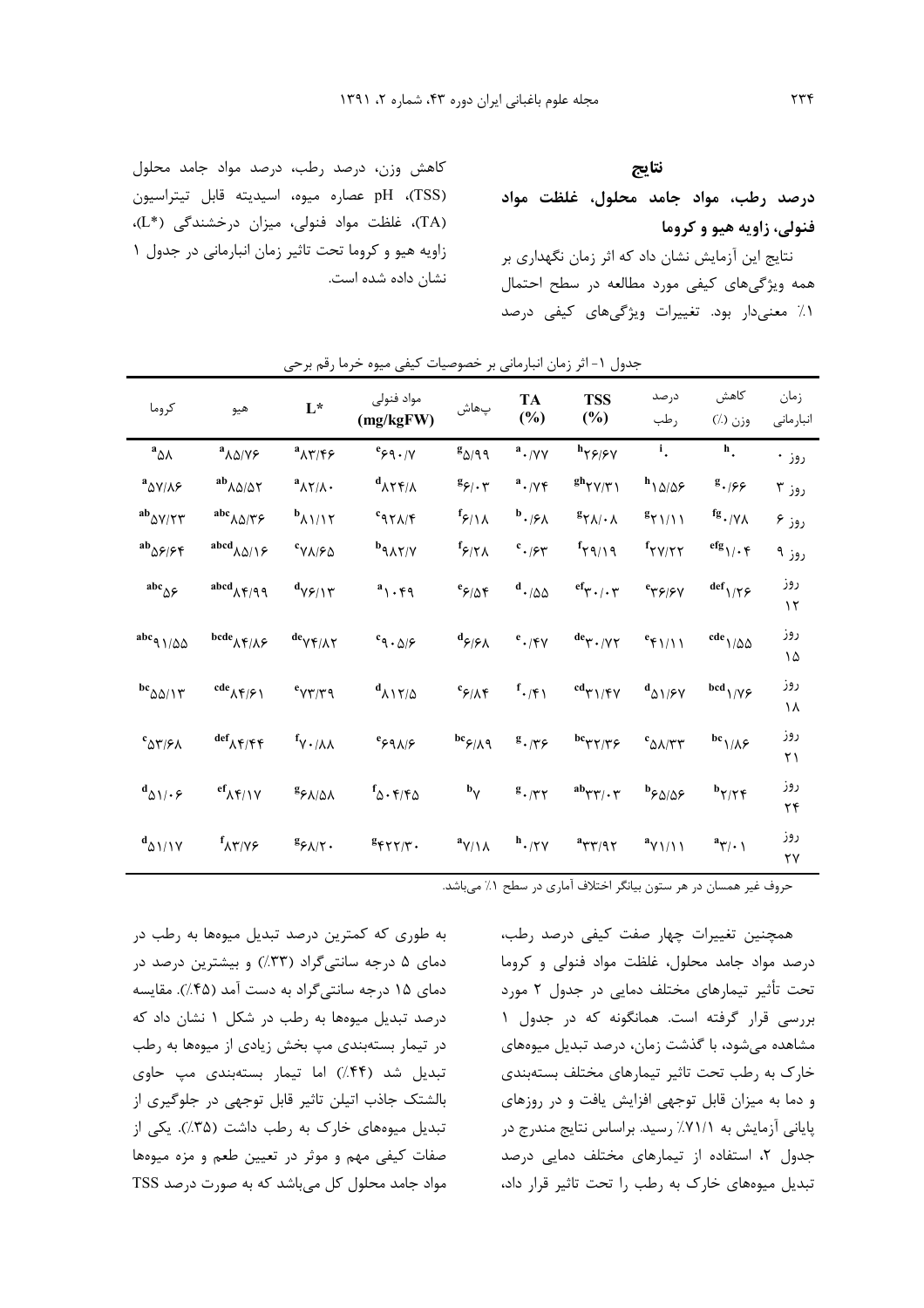یا درجه بریکس نشان داده می شود. بر اساس نتایج به دست آمده (جدول ۱)، درصد مواد جامد محلول تحت تاثیر تیمارهای مختلف بستهبندی و دمای نگهداری از زمان بستەبندى تا روزهاى پايانى آزمايش روند افزايشى

داشت. همچنین بیشترین درصد مواد جامد محلول در تیمار بستهبندی مپ (٣٠/٨٢٪) و کمترین درصد در تیمار بستهبندی مپ و پرمنگنات پتاسیم (۲۹/۵۱٪) مشاهده گردید (شکل ۲).

| درصد رطب                        | مواد جامد<br>محلول (٪)       | مواد فنولى<br>(mg/kgFW)                           | كروما                            | دمای<br>نگهداری   |
|---------------------------------|------------------------------|---------------------------------------------------|----------------------------------|-------------------|
| $b$ / $\gamma$ $\gamma/\lambda$ | $\mathbf{b}_{\mathbf{y}}$    | $a_{\lambda}$ 98/14                               | $a_{\Delta}^{\phantom{\dagger}}$ | $^{\circ}C\omega$ |
| $a^2/ff/9$                      | $a_{\Upsilon \cdot \beta}$ . | $\mathbf{b}_{\lambda \Upsilon \setminus \Lambda}$ | $b_{\Delta f/\Delta f}$          | $^{\circ}C$ 14    |

جدول ۲- اثر دمای نگهداری بر خصوصیات کیفی میوه خرما رقم برحی



حروف غیر همسان در هر ستون بیانگر اختلاف آماری در سطح ۱٪ میباشد.

(حروف غیر همسان بیانگر اختلاف آماری در سطح ١٪ می باشد)



شکل ۲- اثر نوع بستهبندی بر درصد مواد جامد محلول (حروف غیر همسان بیانگر اختلاف آماری در سطح ١٪ می باشد)

درصد TSS میوهها در دمـای ۵ درجـه سـانتی *گـ*راد افزایش چشمگیری نداشت اما میوههایی کـه در دمـای ۱۵ درجه سانتی گراد نگهداری شده بودنـد، میـزان TSS

بیشتری را نـشان دادنـد (۰٫۳۰/۹٪). بررسـی رونـد تغییـر غلظت مواد فنولي در طـول مـدت انبارمـاني (جـدول ١) نشان داد که غلظت مواد فنولی تا روز ۱۲ آزمایش بطـور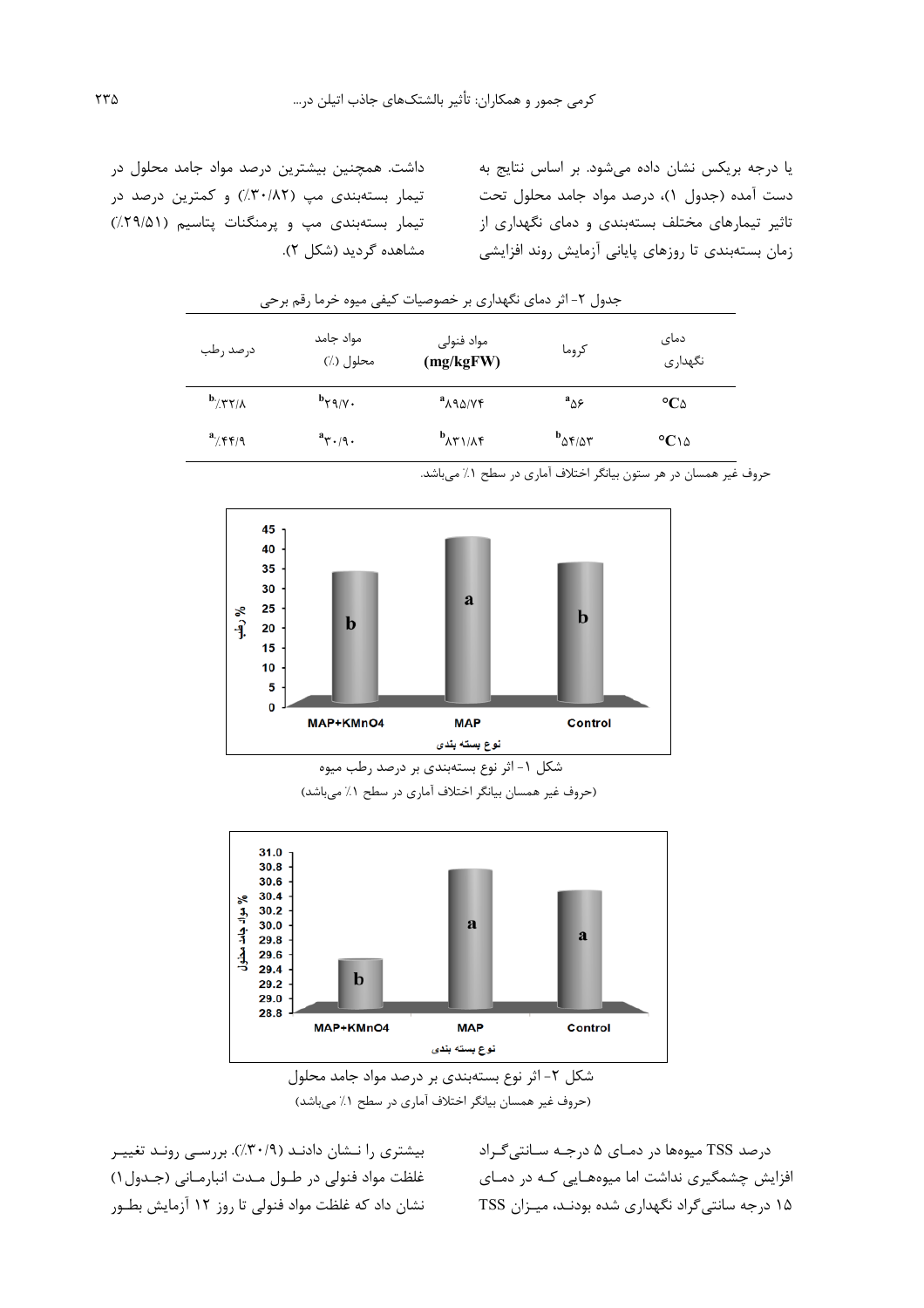قابل ملاحظهای افزایش یافت ولـی پـس از آن تـا پایـان آزمـايش كـاهش قابـل تــوجهي در غلظـت مــواد فنــولى مشاهده شد. همانگونه که در شکل ۳ نـشان داده شـده است، غلظت مواد فنولی به طور چشمگیری تحت تـأثیر تیمارهای مختلف بستهبندی قرار گرفت. بیشترین غلظت مـواد فنـولى در تيمـار بـستهبنـدى مـب حـاوى بالشتک جاذب اتیلن (۸۹۸ میلی گـرم بـر کیلـوگرم وزن تازه) و کمترین میزان در تیمار شاهد (بدون بستهبندی) (۸۲۸/۲ میلی گرم اسید گالیک بر کیلوگرم) مشاهده گردید. همچنین غلظت مواد فنولی عصاره میوه در دمای ۵ درجه سـانتي گـراد افـزايش قابـل تـوجهي نـشان داد (۸۹۵/۷۴ میلیگرم بر کیلوگرم وزن تازه) اما میزان آن در دمای ۱۵ درجه سانتی گراد کاهش یافت (۸۳۱/۸۴ ميلي گرم بر كيلوگرم وزن تازه) (جدول ٢).

زاویه هیو کـه بـر اسـاس دو مولفـه \*a و \*b بدسـت می آید، بیانگر نوع رنگ میباشد. بررسیها نـشان داد بـه جز زمان انبارمانی هیچ یک از تیمارها اثر معنیداری ب زاويه هيو ميوهها نداشت. با افزايش زمان انبارماني کاهش معنیداری در زاویه هیو مشاهده شد و میـزان آن به ۸۳/۷۶ در روز ۲۷ رسید (جدول ۱). میزان کروما نیز از مقادیر \*a و \*b بدست میآید و بیانگر درجهی اشباع یا غلظت رنگ میباشد. میزان کروما تحت تاثیر تیمارهای مختلف بستهبندی اختلاف معنیداری را نشان نداد، اما تغییرات کروما طی زمان انبارمانی معنیدار بود. همانگونه که در جدول ۱ مشاهده می شود، روند تغییرات میزان کروما در مدت انبارمانی میبوهها بیصورت نزولیی بوده است و کمترین میزان کروما در روز ۲۷ نگهداری مـشاهده شـد (۵۱/۱۷). نگهـداری میـوههـا در دمـای ۵ درجه سانتی گراد میزان کرومای میوهها را افزایش داد، به طوری که بیشترین میزان کروما در میوههای نگهداری شـده در دمـای ۵ درجـه سـانتی گـراد (۵۶) و کمتــرین میــزان آن در دمــای نگهــداری ۱۵ درجــه سانتی گراد مشاهده گردید (۵۴/۵۳) (جدول ۲).

## کاهش وزن، اسيديته قابل تيتراسيون، ڀهاش و در *خ*شندگ*ی*

نتايج مقايسه ميانگين اثرات متقابل تيمارهاى مختلف بستهبندی و دمای نگهداری بر صفات مختلف کیفی درصد کاهش وزن، درصد مواد جامد محلول،

اسیدیته قابل تیتراسیون، پهاش و شاخص درخشندگی (L\*) در جدول ۳ نشان داده شده است.

بستهبندی مپ حاوی بالشتک جاذب اتیلن و نگهداری در دمای ۵ درجه سانتیگراد کمترین کاهش وزن (۱۳۷۶٪) و تیمار بدون بستهبندی (شاهد) و نگهداری در دمای ۱۵ درجه سانتی گراد بیشترین کاهش وزن را نشان داد (٣/٨٩٪). همانگونه که در جدول ١ مشاهده گردید با گذشت زمان انبارمانی، درصد کاهش وزن میوهها به طور معنیداری افزایش یافت و به حدود ٣٪ در پایان آزمایش رسید. اسیدیته قابل تیتراسیون میوه با گذشت زمان انبارمانی میوهها به تدریج کاهش یافت (جدول ۱) و این کاهش در دمای ۱۵ درجه سانتی گراد و تیمار بستهبندی مپ حداکثر بود (۰/۴۲٪)، اما میوههای بستهبندی شده همراه با بالشتک جاذب اتیلن در دمای ۵ درجه سانتی گراد کمترین کاهش را در میزان اسیدیته قابل تیتراسیون نشان دادند (۶۴/۰/۶۴) (جدول ٣). همچنین در جدول ٣ نشان داده شده است که کاربرد بالشتک جاذب اتیلن در بستهبندی مپ و دمای نگهداری اثر معنیداری بر میزان پهاش میوهها گذاشت به گونهای که بیشترین میزان پهاش در بستهبندی مپ و دمای ۱۵ درجه سانتیگراد (۶/۷۸) و کمترین میزان در بستهبندی مپ حاوی بالشتک جاذب اتیلن و دمای ۵ درجه سانتی گراد مشاهده گردید  $(5/5)$ 

همچنین مقدار پهاش با افزایش زمان انبارمانی میوهها افزایش یافت و در پایان آزمایش به ۷/۱۸ رسید (جدول ۳). شاخص \*L بیانگر میزان درخشندگی و شفافیت میوهها میباشد. هر چه مقدار مو<sup>4</sup>لفهی \*L در میوهها بیشتر باشد، زمینه تیرگی بافت کمتر است. روند تغييرات شاخص \*L طي زمان انبارماني (جدول ١) نشان دهنده کاهش میزان درخشندگی میوهها از ۸۳/۴۶ در ابتدای آزمایش به ۶۸/۲ در روز ۲۷ بود. همچنین مقایسه میانگین دادهها در جدول۳ نشان داد بیشترین میزان درخشندگی را در میوههای خارک در تیمار میوهها با بستهبندی مپ حاوی بالشتک جاذب اتیلن و نگهداری در دمای ۵ درجه سانتی گراد وجود داشت (٧٨/٩٧)، کمترین میزان درخشنـــدگی میوههـــــــا نیـز در میــــوههــــای بستــــهبنـــــدی نـــشـــده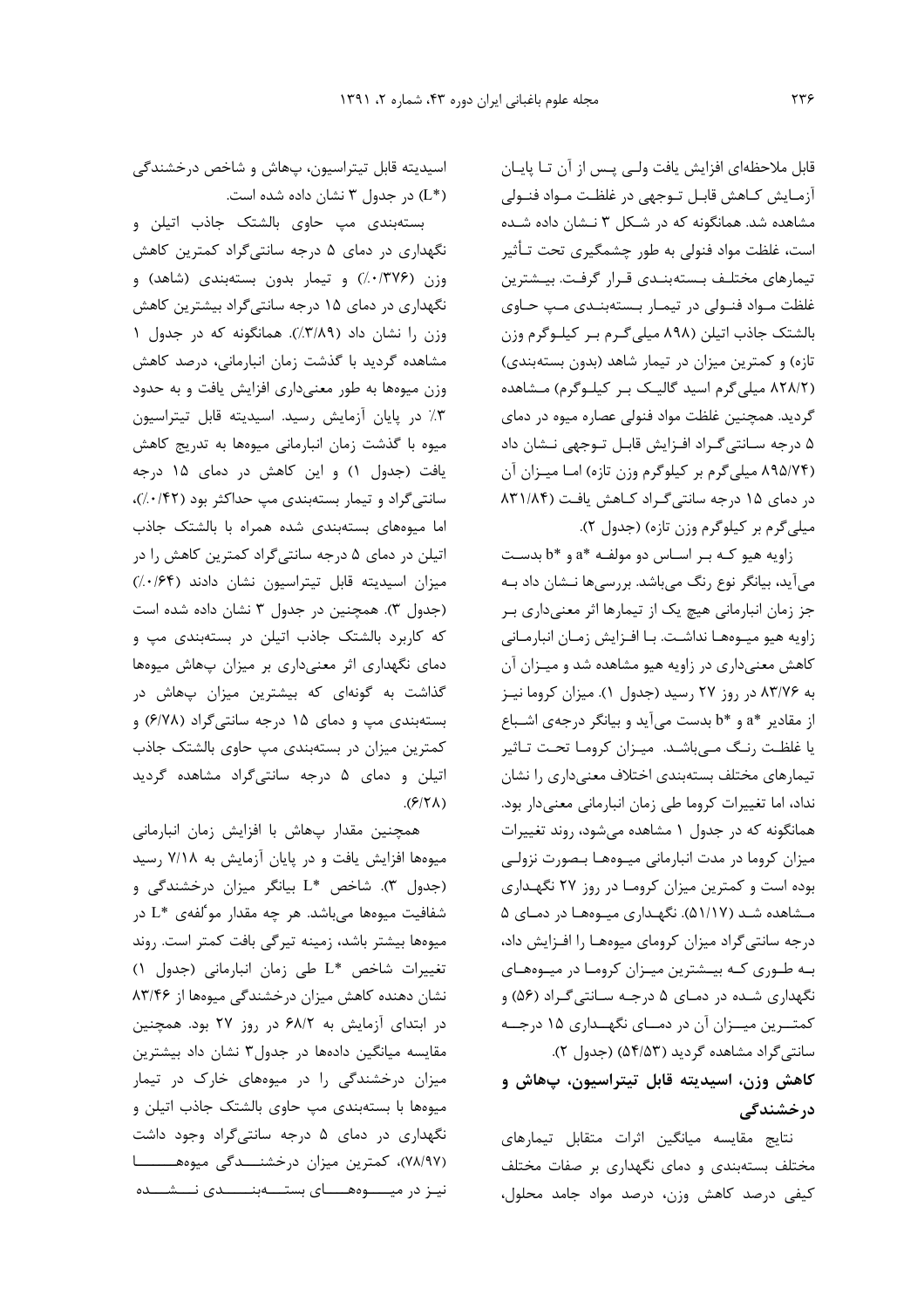$(11)$ (شاهد) و دمای ۱۵ درجه سانتی گراد مشاهده گردید

| شاهد                        |                                        | MAP                         |                            | $MAP + KMNO4$               |                                        |                            |  |
|-----------------------------|----------------------------------------|-----------------------------|----------------------------|-----------------------------|----------------------------------------|----------------------------|--|
| $^{\circ}C\setminus\Delta$  | $^{\circ}C\Delta$                      | $^{\circ}$ C۱۵              | $^{\circ}C\Delta$          | $^{\circ}$ C۱۵              | $^{\circ}C\Delta$                      | خصوصيات كيفي               |  |
| $a_{\Upsilon/\Lambda}$      | $\mathcal{N} \mathcal{N}^{\mathsf{d}}$ | $c \cdot \Delta q$          | $c \cdot 147$              | $c$ ./۴۵۷                   | $c$ . $\gamma \gamma \gamma$           | كاهش وزن (٪)               |  |
| $c \cdot$ /۴۸               | $^{\rm b}$ $\cdot$ /00                 | $d_{\bullet}/\mathfrak{kr}$ | $^b \cdot \rho \sim$       | $^b \cdot \mu \wedge$       | $a_{\bullet}$ /۶۴                      | اسيديته قابل تيتراسيون (٪) |  |
| $bc_{\mathcal{F}/\Delta V}$ | $^{\rm b}$ ۶۱۶۵                        | $a_{\frac{\varphi}{V}}$     | $c_{\mathcal{F}/\Delta Y}$ | $bc_{\mathcal{F}/\Delta V}$ | $d_{\mathfrak{F}/\mathfrak{Y}\Lambda}$ | پھاش                       |  |
| $YY/\lambda^d$              | $Y$ $Y$ $Y$ $Y$ $Y$ $Y$ $Y$            | $VT/FO^c$                   | Y5/75                      | $YY/TY^b$                   | $V\Lambda$ /9 $V^a$                    | $L^*$                      |  |

جدول ٣- اثر متقابل نوع بستهبندي و دما بر خصوصيات كيفي ميوه خرما رقم برحي در مرحله خارك

حروف غیر همسان بیانگر اختلاف آماری در سطح ۱٪ میباشد.

## سفتي بافت، نشت الكتروليت و ظرفيت آنتى|كسيدانى

در شکل ۴ اثر متقابل دمای نگهداری و زمان انبارمانی بر میزان سفتی بافت میوه خارک برحی نشان داده شده است، همانگونه که انتظار می رفت میزان سفتی بافت با گذشت زمان انبارمانی تحت تاثیر تیمارهای مختلف دمایی کاهش یافت و این کاهش در دمای ۱۵ درجه سانتی گراد بیشتر بود (۲۹/۳۶ نیوتن).



شکل۴- اثر دما و زمان انبارمانی بر سفتی بافت میوه (اختلاف آماری میانگینها بر اساس LSD نشان داده شده  $C^{\dagger}$ .  $\Box$ 

همانگونه که در شکل ۶ مـشاهده مــیشــود، درصــد نشت الکترولیت میوهها در دمـای ۵ درجـه سـانتی گـراد (۶۸/۱۴٪) کمتر از دمای ۱۵ درجه سانتی گراد (۶۹/۴۲٪) بود. بررســیهــا نــشان داد درصــد نــشت الکترولیت در تیمارهای بستهبنـدی تـا روز ۹ آزمـایش افزایش و پس از آن تا پایان آزمایش بـه تـدریج کـاهش یافت، در میوههای شاهد پس از افزایش ایـن نـسبت تـا

سفتی بافت تحت تاثیر تیمارهای مختلف بستهبندی نیز با گذشت زمان کاهش یافت و این روند در تیمار بستهبندی مپ به مراتب بیش از دیگر تیمارها بود، به طوری که در آخرین روز انبارمانی، تیمار بستهبندی مپ حاوی بالشتک جاذب اتیلن بیشترین (۴۲/۱۷ نیوتن) و تیمار بستەبندى مپ، كمترین (۲۸/۳۵ نیوتن) سفتى بافت را نشان دادند (شکل ۵).



(اختلاف آماری میانگینها بر اساس LSD نشان داده شده است)

روز ۳ آزمـایش، تغییــرات چنــدانی در درصــد نــشت الكتروليت تا پايان آزمايش مشاهده نگرديد.

به این ترتیب در روز بیست و هفتم آزمایش، تیمـار شـاهد (بـدون بـستهبنـدى) بيـشترين درصـد نـشت الكتروليــت (٧٢/٥٨٪) و تيمــار بـــستهبنــدي مــپ و پرمنگنات پتاسيم كمتـرين درصـد نـشت الكتروليـت را نشان دادند (۶۳/۹۴٪) (شکل ۷).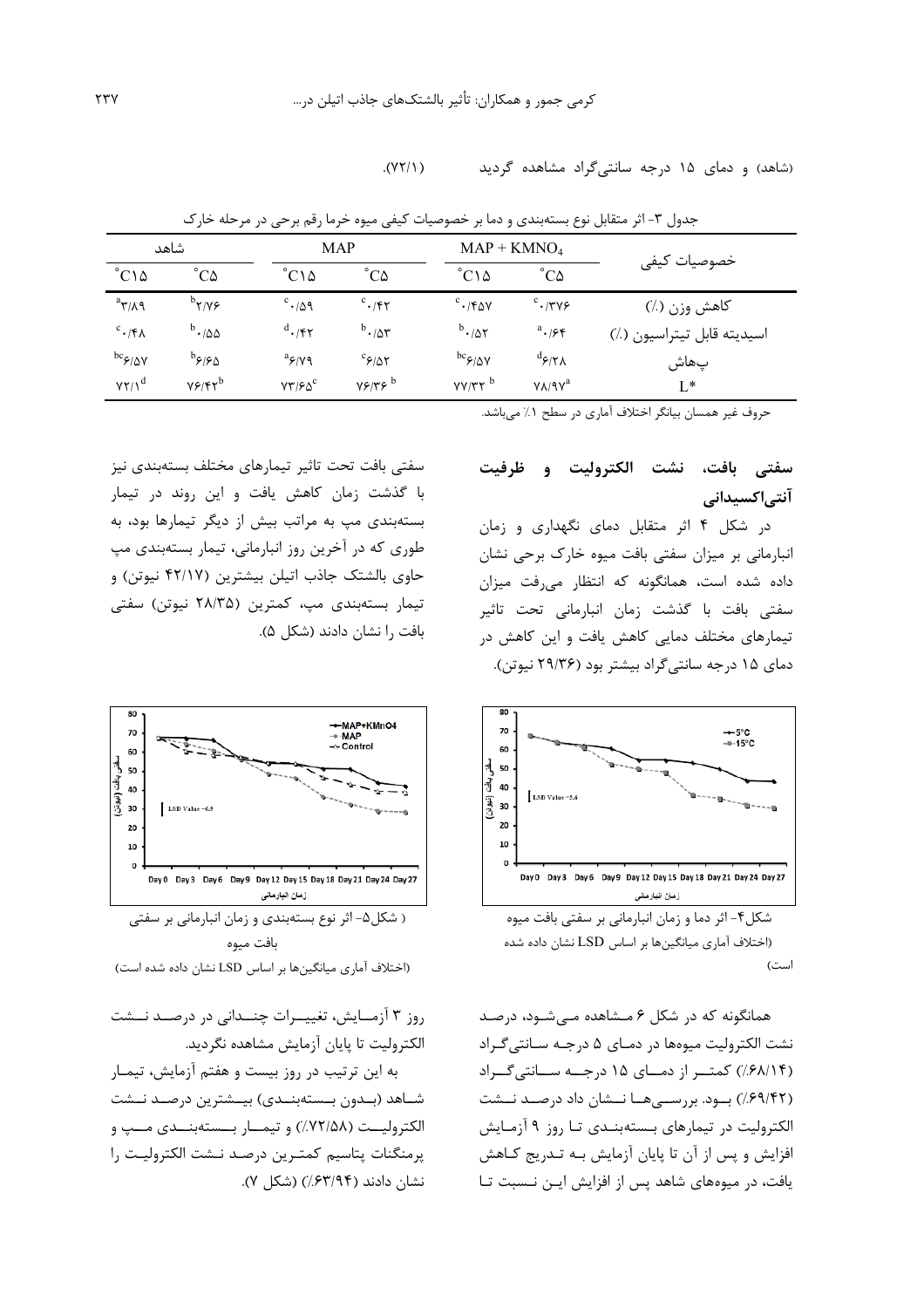

شکل ۶- اثر دمای نگهداری بر درصد نشت الکترولیت (حروف غیر همسان بیانگر اختلاف آماری در سطح ١/ می باشد)



شکل ۷- اثر نوع بستهبندی و زمان بر نشت الکترولیت (اختلاف آماری میانگینها بر اساس LSD نشان داده شده است)

مشاهده میشود، ظرفیت آنتیاکسیدانی میوهها در دمای ۵ درجه سانتی گراد تا روز ۹ و در دمای ۱۵ درجه سانتے گراد تا روز ۶ آزمایش روند افزایشی داشت. پس از این افزایش، ظرفیت آنتی اکسیدانی در هر دو تیمار به تدریج کاهش یافت. حداقل ظرفیت آنتی|کسیدانی در یایان آزمایش در دمای ۵ درجه سانتی گراد (۸۷/۷۳ میلی مول  $\rm Fe^{+2}$  بر گرم) و حداکثر آن در دمای ۱۵ درجه سانتے گراد بدست آمد (۶۵/۷۵ میلے مول  $\rm{Fe}^{+2}$  بر گرم).



شکل ۹- اثر نوع بستهبندی و زمان بر ظرفیت آنتیاکسیدانی (اختلاف آماری میانگینها بر اساس LSD نشان داده شده است)

اثرات متقابل نوع بستهبندی و زمان انبارمانی بر ظرفيت آنتى اكسيدانى ميوهها نشان داد (شكل ٨)، ظرفیت آنتے اکسیدانی میوہ خارک تا روز ششم آزمایش در همه تیمارها روند صعودی و پس از آن تا پایان آزمایش روند نزولی نشان داد. این کاهش در میوههای شاهد به مراتب بیشتر از دیگر تیمارها بود، به طوری که در پایان آزمایش کمترین ظرفیت آنتی|کسیدانی میوه در تیمار شاهد (بدون بستهبندی) مشاهده شد (۶۳/۱۴ میلے مول  $\mathrm{Fe}^{+2}$  بر گرم). همانگونه که در شکل ۹



شکل ۸– اثر دما و زمان بر ظرفیت آنتی|کسیدانی (اختلاف آماری میانگینها بر اساس LSD نشان داده شده است)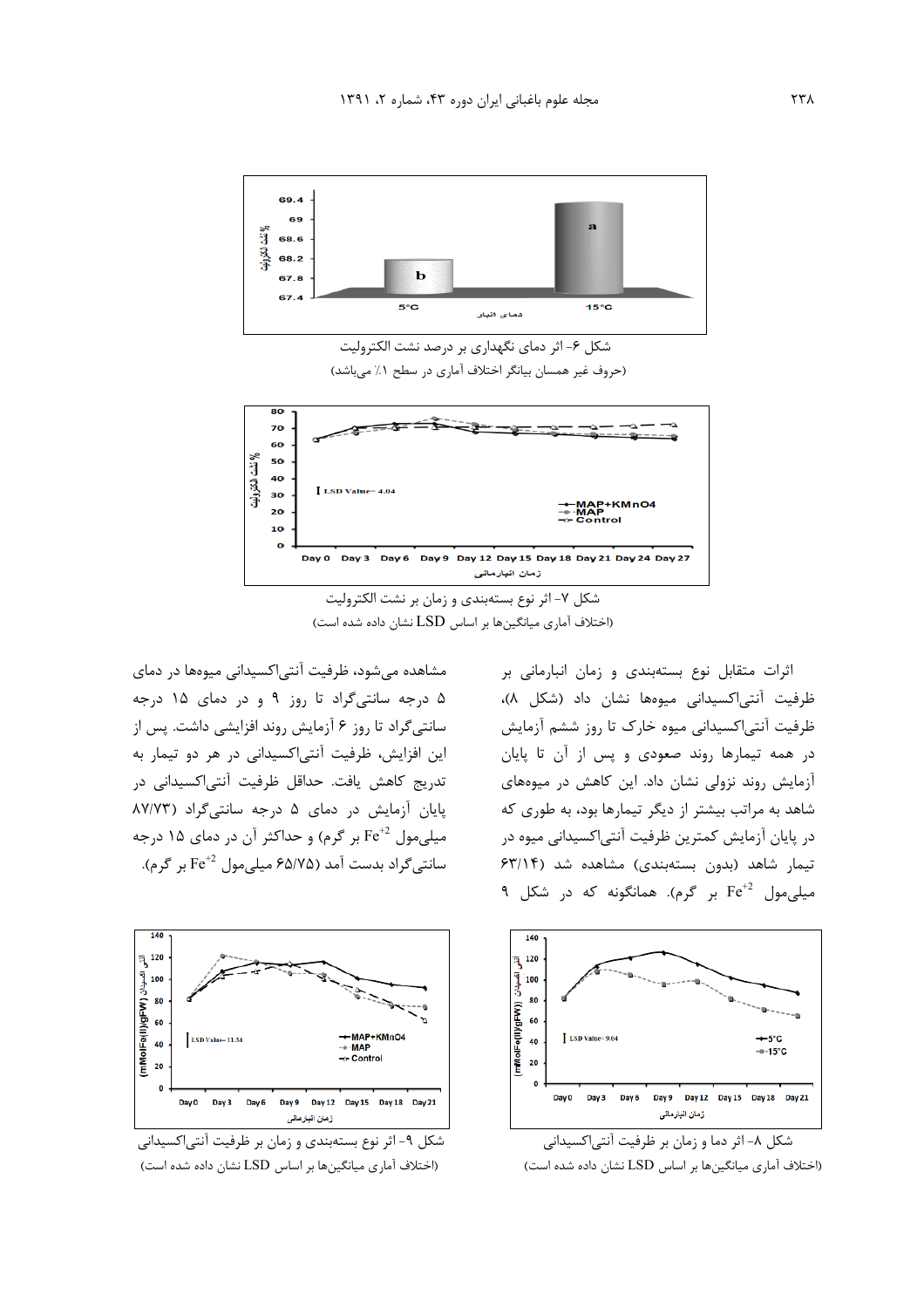شده در شرایط مپ و پرمنگنات پتاسیم اتیلن بیشتری تولید میکنند در نتیجه روند رسیدگی آنها با سرعت بیشتری رخ میدهد. کاهش درصد رطب در تیمار بستهبندی مپ حاوی بالشتک جاذب اتیلن و نگهداری در دمای ۵ درجه سانتیگراد بیانگر کند شدن شدت تنفس و دیگر فعالیتهای آنزیمی موثر در روند رسیدن میوہ می باشد. این نتایج با گزارشات (1998) Farag مبنی بر کاهش درصد تبدیل میوههای خارک زغلول تحت تاثیر تیمارهای پوتریسین و پرمنگنات پتاسیم به رطب مطابقت داشت. نرم شدن بافت میوههای مختلف اغلب ناشی از تغییرات دیواره سلولی در زمان رسیدن است. این تغییرات شامل حل شدن تیغه میانی در ناحیه دیوارههای سلولی است. تعداد زیادی از تجزیه کنندههای دیواره سلولی شناخته شدهاند، مهمترین آنها که بیشتر مورد مطالعه قرار گرفتهاند، آنزیمهای پکتیناستراز، پلیگالاکتروناز و سلولاز هستند ( Seymour et al., 1993). اگر چه عوامل آنزیمی مؤثر در نرم شدن میوه خارک در زمان تبدیل آن به رطب به خوبی مورد مطالعه قرار نگرفتهاند ولی میتوان گفت هر عاملی که فعال شدن این آنزیمها را به تاخیر اندازد موجب حفظ بهتر سفتی بافت میوه میشود. به راحتی میتوان نتیجه گرفت که استفاده از بالشتک جاذب اتیلن در بستهبندی مپ و نگهداری در دمای پایین، با کاهش تولید اتیلن و تاخير در فعاليت آنزيمهاى تجزيه كننده ديواره سلولى، سبب حفظ بهتر سفتى بافت ميوه گرديد. نتايج مشابهي از تأثیر جاذب اتیلن پرمنگنات پتاسیم در جلوگیری از نرم شدن میوه خرمالو ژاپنی گزارش شده است (Kurahashi et al., 2005). در رابطه با علت افزايش میزان مواد جامد محلول در مرحله تبدیل میوه به رطب به نظر میرسد با گذشت زمان و افزایش سرعت تنفس و تبدیل میوههای خارک به رطب، قند ساکارز به قندهای گلوکز و فروکتوز تبدیل میشود و در نتیجه میزان مواد جامد محلول خرما افزايش مىيابد. نتايج اين پژوهش نشان داد، استفاده از تیمار بستهبندی مب حاوی پرمنگنات پتاسیم و نگهداری در دمای پایین به دلیل کاهش سرعت تنفس، بیشترین تاثیر را در جلوگیری از تبدیل میوهها به رطب و تغییرات میزان مواد جامد محلول میوهها داشت. استفاده از پرمنگنات پتاسیم در

ىحث

از جمله صفات کیفی مهم و قابل توجه در نگهداری محصولات باغی، میزان کاهش وزن فرآورده میباشد. در این پژوهش، دلیل بیشتر بودن درصد کاهش وزن میوههای شاهد را می توان تعرق بیشتر و نیز کاهش ذخیره کربوهیدراتی در اثر متابولیسم بالای میوه و کاهش وزن کمتر میوههای بستهبندی شده در شرایط مپ را به علت اتمسفر اشباع از رطوبت محیط بستهبندی دانست (Kader, 1986). پرمنگنات پتاسیم یک تجزیه کننده شیمیایی اتیلن به شمار میرود که اتیلن را به آب و CO2 تجزیه کرده و سرعت تنفس را کاهش میدهد. همچنین آبی که در اثر تجزیه اتیلن در بسته تجمع می یابد محیط بسیار مرطوبی را بوجود میآورد که تعرق و كاهش وزن را كند مىسازد. اين نتايج با يافتههاى Ishaq et al., (2009) مبنی بر کمتر شدن کاهش وزن میوه پاپایا تیمار شده با کلرید کلسیم و پرمنگنات پتاسيم طي مدت انبارماني مطابقت داشت. وجود اختلاف قابل توجه درصد كاهش وزن در دو دماي ۵ و ۱۵ درجه سانتی گراد نشان داد که نگهداری میوهها در دمای پایین میتواند به نحو موثری از تعرق و اتلاف آب میوهها جلوگیری نماید. همانگونه که قبلاً اشاره شد میوه خرما یک میوه فرازگراست و این میوه خصوصاً در مرحله خارک دی|کسید کربن زیادی در اثر فرآیند تنفس تولید می کنند. در تیمار بستهبندی مپ، نبود ترکیبات جاذب اتیلن و به دنبال آن افزایش تنفس و دیاکسید کربن موجب تحریک تنفس بی هوازی و افزایش استالدئید در اثر فرآیند تخمیر میگردد. در تنفس بیهوازی انرژی کمتری نسبت به تنفس هوازی تولید می شود و سلولها نیاز به سوزاندن قند و مواد ذخیره بیشتری برای حفظ متابولیسم خود دارند که در مجموع سبب تسریع روند رسیدن و ایجاد لکههای سطحی و بی کیفیت رطب در ميوهها مي شود (Mortazavi et al., 2007). وجود تركيبات جاذب اتيلن موجب توليد اتيلن كمتر، كند شدن روند رسیدگی و در نتیجه کاهش تولید دیاکسید کربن توسط میوهها میشود. در میوههای شاهد (بدون بستهبندی) به دلیل تنفس میوهها در شرایط هوازی، سرعت زوال میوهها کمتر از تیمار بستهبندی در شرایط مپ است اما این میوهها نسبت به میوههای بستهبندی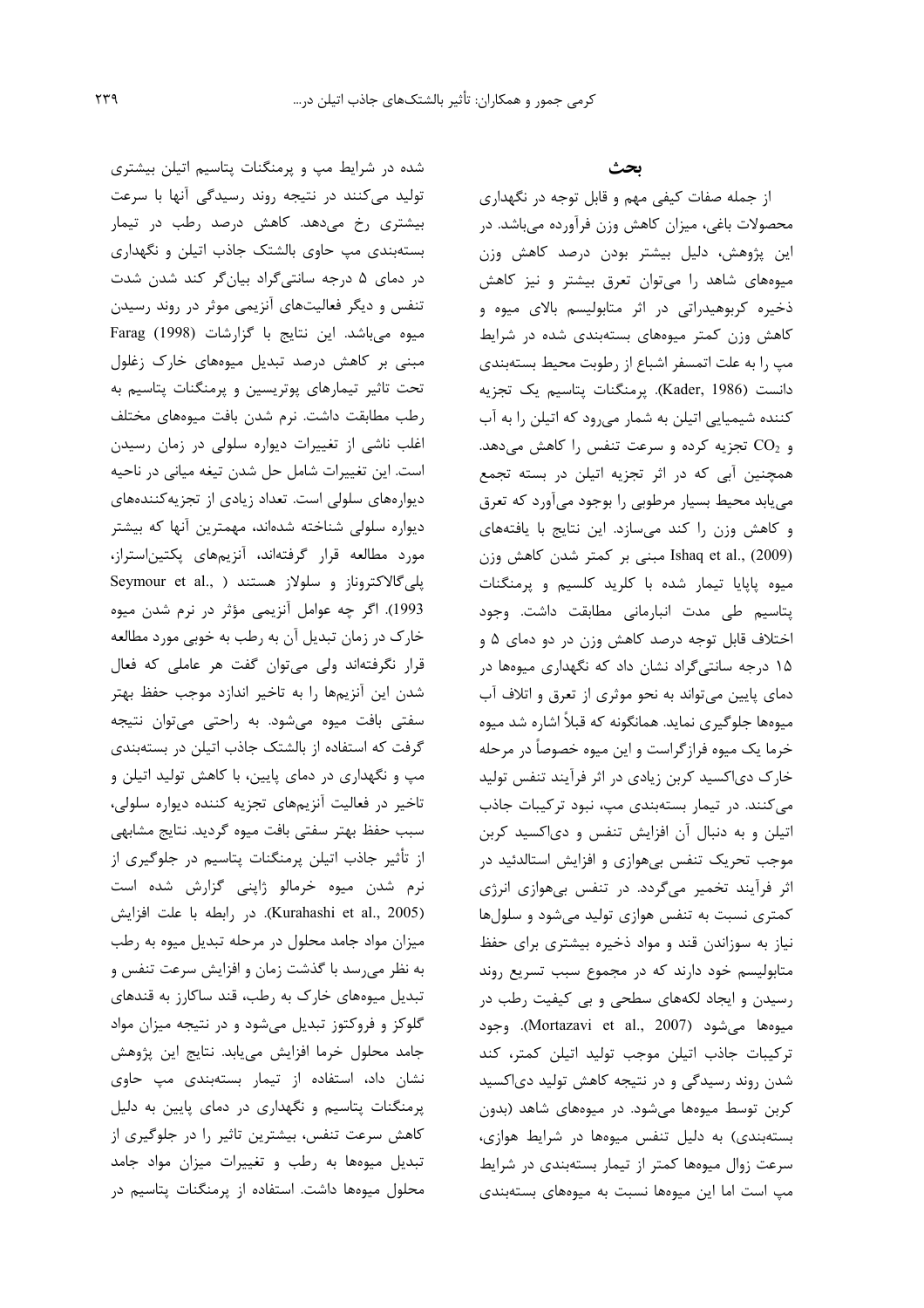می کند و همزمان با پیری، فعالیت آنزیمهای فنیلآلانینآمونیالیاز و پلیفنولاکسیداز سبب میشود غلظت ترکیبات فنولی محلول در میوه کاهش یابد (Nunes et al., 2005). روند تغييرات غلظت مواد فنولي این پژوهش با نتایج (Nunes et al., (2005 برای توتفرنگیهای بستهبندی شده در شرایط مپ همخوانی داشت. کاهش غلظت مواد فنولی میوه خرمای رقم برحی از مرحله بالغ (خلال) به مرحله رسیده (رطب)، میتواند به دليل تجزيه مواد فنولى طبيعى خرما از جمله تاننها در طی فرایند رسیدگی باشد (El-Ryes, 2009). رنگ ظاهری علاوه بر نقش داشتن در کیفیت ظاهری، از شاخصهای مهم بلوغ میوه به شمار می ود. با افزایش رسیدگی میوه خرما قهوهای شدن بافت، تغییرات ظاهری نامطلوبی را در میوه خارک ایجاد میکند. در حقیقت واکنشهای قهوهای شدن آنزیمی و غیرآنزیمی ناشی از اتلاف آب سبب تشکیل رنگیزههای ملانین و قهوهای شدن خرما میگردد (Mortazavi et al., 2007). استفاده از عامل اکسیداسیونی پرمنگنات پتاسیم در شرایط مپ و نگهداری در دمای پایین با جلوگیری از اتلاف آب و کاهش اتیلن از قهوهای شدن آنزیمی و غیرآنزیمی جلوگیری میکند.

## نتیجەگیری کلی

در پژوهش حاضر تلاش گردید علاوه بر معرفی مشکلات فروش و بازاررسانی میوه خرما رقم برحی در مرحله خارک، راهکاری علمی جهت کاهش ضایعات و افزایش مدت بازاریسندی این محصول ارائه گردد. کاربرد بالشتکهای جاذب اتیلن در شرایط مپ و نگهداری در دمای پایین توانست درصد تبدیل میوهها به رطب را کاهش و سفتی بافت میوهها را حفظ نماید که یک خصوصیت مثبت از نظر تحمل صدمات مکانیکی در طی حمل و نقل و بازارپسندی محصول به شمار می رود. همچنین تیمارهای اعمال شده سبب افزایش اسیدیته، کاهش مواد جامد محلول و نشت الکترولیت شد و در حفظ ظرفيت آنتى اكسيداني و غلظت مواد فنولى عصاره ميوه موثر بود. كند شدن روند متابوليسم، ظهور و گسترش لکههای رطب و نیز دیگر تغییرات کیفی میوههای بستهبندی شده در شرایط مپ حاوی بالشتکهای جاذب اتیلن، نشان داد که از این تیمار

حفظ عمر پس از برداشت میوه Sugar apple موثر بود و افزايش غلظت يرمنگنات يتاسيم موجب به تأخير افتادن افزايش TSS شد (Chaves et al., 2007). نتايج مطالعات برخی محققین نشان می دهد که پرمنگنات پتاسیم با تجزيه اتيلن به  $\text{CO}_2$  و آب موجب اسيدى شدن بافت میوه می شود. در حقیقت  $\text{CO}_2$  به دست آمده از این واکنش پس از حل شدن در آب به اسیدکربنیک تبدیل Carrilo et al., ) میشود و بافت میوه را اسیدی می نماید 1995). به علاوه تيمار جاذب اتيلن و بستهبندى مپ همراه با نگهداری در دمای ۵ درجه سانتی گراد به علت کاهش تجزیه متابولیکی اسیدهای آلی به  $\text{CO}_2$  و آب، بيشترين تأثير را در حفظ اسيديته قابل تيتر ميوهها داشت. در تحقیقی تأثیر شرایط مپ و جاذب اتیلن بر حفظ اسیدیته میوههای زردآلو گزارش شده است (Ishaq et al., 1993). از جمله صفات مرتبط با اسيديته، پهاش عصاره ميوه مى باشد. همانگونه كه در نتايج اشاره شد روند تغییرات پهاش به نوعی مخالف مقدار اسيديته قابل تيتر ميوه بود. طبق گزارش Mortazavi et al., (2007) نوع بستهبندی تاثیر قابل توجهی بر میزان پھاش عصارہ میوہ خارک برحی نداشت ولی مقدار آن با كاهش دما و افزايش زمان انبارماني كاهش يافت. مقدار و نوع اسید موجود در میوهها در تقابل با مواد جامد محلول عصاره میوه بر کیفیت مزه و همچنین عمر پس از برداشت میوهها موثر است. نشت الکترولیت در بسیاری از میوهها با تغییر لیپیدهای غشاء در طی رسیدگی همراه است (Antunes & Sfakiotakis, 2008). اتلاف آب، کاهش تورژسانس سلولی و پژمردگی میوهها نيز سبب افزايش نشت الكتروليت مى شود. بستهبندى مپ و جاذب اتیلن با کاهش متابولیسم و اتلاف آب از تخریب ساختار غشا جلوگیری کرده و نشت الکترولیت ميوه را كاهش مى دهد (Sammi & Masud, 2007). نتايج تحقيقات (Farag (1998 نشان داد تيمار ميوه خرمای زغلول در مرحله خارک با غلظتهای متفاوت یرمنگنات یتاسیم منجر به کاهش نشت الکترولیت در طی آزمایش شد. بررسیها نشان داد، میوه خرما غنی از ترکیبات فنولی است که دارای فعالیت آنتی اکسیدانی اند (Azizollahi et al., 2011). در میوههای بدون بستهبندی، اتلاف آب زیاد به تسریع روند پیری کمک